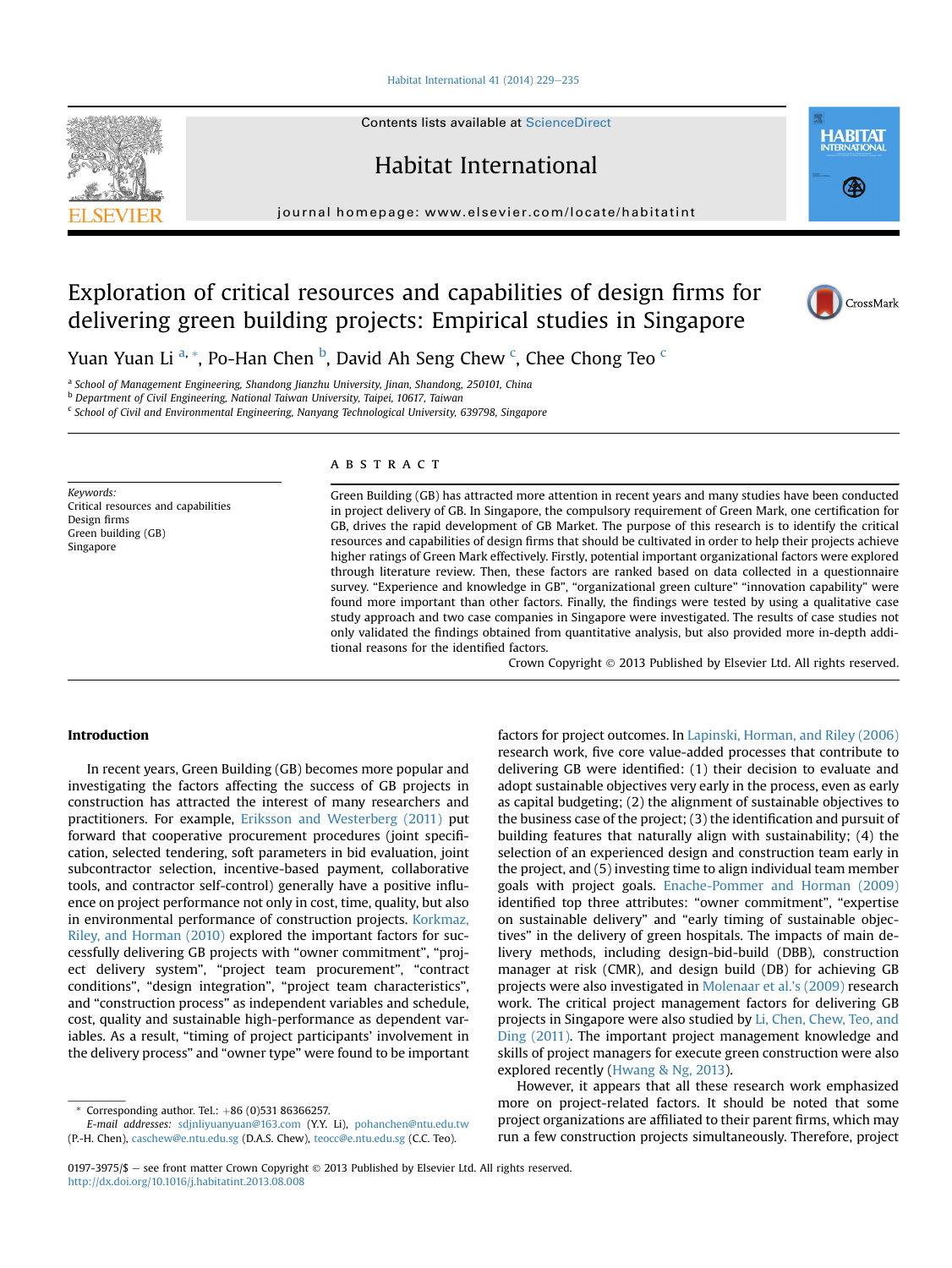performance is somewhat influenced by the resources and capabilities of the parent organizations. Actually, the impacts of corporate strengths/weaknesses on project management performance were investigated by Isik, Arditi, Dikmen, and Birgonul (2009). Construction is a multi-organization process, which includes the participation of client/owner, designer, contractor, supplier, and consultant. To achieve sustainability, all actors should cooperate together. However, among them, the designers, including architect and engineers, play a critical role in environmental performance of building projects. Specific elements considered in the design phase include sustainable site development, integrated building systems design, energy and water efficiency, sustainable material use, and indoor environmental quality (Vanegas, 2003). For example, simply making buildings the right shape and the correct orientation can reduce the energy consumption by 30–40% at no extra cost (Zukowski, 2005). The importance of designers on GB projects has been realized. However, no research effort emphasizes on design organizations behind projects, especially impacts of organizations' resources and capabilities on the environmental performance of building projects, it is essential to conduct comprehensive studies on this problem.

Green Mark, GB assessment system in Singapore, was launched in January 2005 by the Singapore Building and Construction Authority (BCA). This assessment system evaluates the environmental performance of building projects in five areas: (1) Energy Efficiency; (2) Water Efficiency; (3) Site and Project Development and Management; (4) Indoor Environmental Quality and Environmental Protection; and (5) Innovation. Depending on the total points awarded for each of these five areas, one of the four ratings can be awarded: Platinum, Gold<sup>Plus</sup>, Gold, and Certified. Starting from 15 April 2008, all new buildings with Gross Floor Area of more than 2000  $m<sup>2</sup>$  are required by law to meet the minimum Green Mark standard. The master plan of BCA is to achieve "80 percent of all buildings in Singapore to be certified Green Mark by 2030". It indicates GB will become a new dominant market in Singapore in the near future, and the current corporate practices of design firms need to respond to the requirements of Green Mark. However, the resources and capabilities that should be available for design firms to facilitate the projects they undertake to achieve good Green Mark ratings are still vague from corporate viewpoints. Therefore, the purpose of this study is to explore the necessary resources and capabilities of design firms for better delivery of Green Mark certified projects in Singapore.

### Literature review

In order to have a clear and detailed understanding of the resources and capabilities of design firms, Resource-Based View (RBV) and Cheah's Conceptual Model, which can help investigate competitive advantages of firms, are used. Although they are usually used for strategy analysis for firms, they can help investigate internal resources at the firm level.

Firm resources are commonly controlled by the firm that enables the firm to conceive and implement strategy and improve its efficiency (Daft, 1983; Penrose, 1959). Barney (1991) described firm resources as attributes that: "include all assets, capabilities, organizational processes, firm attributes, information, and knowledge". Rechenthin (2004) pointed out that firms' resources can be people, financial, brand names, technology, machinery, land, contracts, managerial skills, and similar assets. According to Man (2001), resources in a firm can be classified into financial, physical, human, organizational and technological resources. In Isik et al.'s (2009) research work, a company's resources and capabilities were defined as financial resources, technical competencies, leadership characteristics, experience, and image in the industry and innovation tendencies. Generally, most researchers agreed that internal assets can be classified into tangible and intangible resources. Tangible resources include financial resources, physical resources, human resources and organizational resources. Intangible resources comprise technological resources, resources for innovation and reputation (Barney, 1991). The RBV is a conceptual framework for understanding firm-level growth using resources as building blocks.

Cheah (2002) classified the internal resources of large global engineering and construction firms into seven strategic fields: business strategy, operational strategy, IT strategy, marketing strategy, technology strategy, human resource, and financial strategy. Two internal mechanisms of organization (organizational structure and culture) were also identified. Any discussions of corporate strategy should always parallel the internal mechanisms of an organization. These issues exist at the corporate level and are embedded in the very lifeblood of the organization, and hence reflect the corresponding firm-specific resources and capabilities (Cheah & Gurvin, 2004). As a corollary, organizational leaders should treat the seven strategic fields and the two internal mechanisms of organization as variables building blocks of corporate strategy  $-$  these lie within the boundary and can be controlled by the firm (Cheah & Gurvin, 2004). Fundamental components of an organization were identified by previous studies and summarized in Table 1. The effects of these resources and capabilities of design firms on GB projects are discussed in detail as follows.

Financial capability is the ability of firms to use financial resources as medium of exchange for other productive resources (Chatterjee & Wernerfelt, 1991). Having strong financial resources may enable a company to get into more risky situations which in turn have higher benefits (Isik et al., 2009). Generally, the process of designing GB projects is much more complex due to the implementation of new technologies, materials and products. Every detail should be paid enough attention to ensure that no assessment points are lost due to carelessness. Therefore, delivering GB projects often involved with more risks than delivering traditional projects. The sufficient budget also serves to cater for any unexpected cost increase (Yang, 2006).

Technical competency refers to the physical assets of a company such as machinery and equipment and the extent of technical knowhow available that is necessary to undertake specific projects (Isik et al., 2009). GB often requires minimizing energy consumption, improving indoor air quality, minimizing heat island effect, minimizing wastage, as well as effective usage of resources, which are all based on new science, new technology, or advancing software tofind the optimum alternative. For example, how design parameters affect energy consumption of buildings should be studied by more accurate and advanced simulation software to help make decisions. Therefore, high technical capability of design firms is necessary to help achieve environmental objectives of GB projects.

"There is a direct and positive relationship between project team member experience and project outcomes." (Young & Samson, 2008). Firms can actually improve their project

Summary of organizational resources.

| Man<br>(2001) | Rechenthin<br>(2004) | <b>Barney</b><br>(1991) | Isik et al.<br>(2009) | Cheah<br>(2002) |
|---------------|----------------------|-------------------------|-----------------------|-----------------|
|               |                      |                         |                       |                 |
|               |                      |                         |                       |                 |
|               |                      |                         |                       |                 |
|               |                      |                         |                       |                 |
|               |                      |                         |                       |                 |
|               |                      |                         |                       |                 |
|               |                      |                         |                       |                 |
|               |                      |                         |                       |                 |
|               |                      |                         |                       |                 |